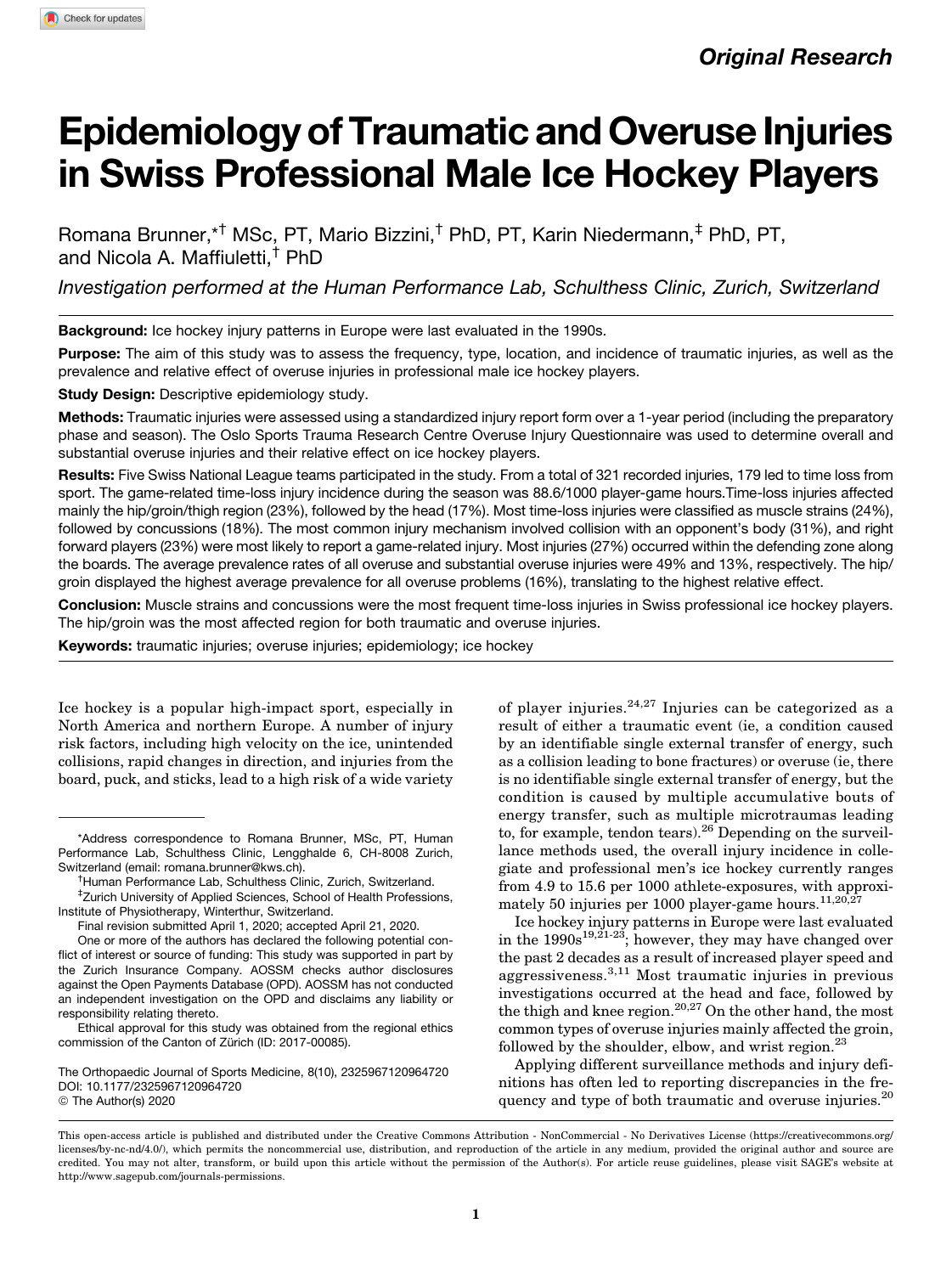Previous surveillance systems mainly focused on traumatic injuries only and might not have captured the real number of overuse injuries because of the lack of surveillance methods.<sup>11</sup> In fact, the evaluation of overuse injuries in ice hockey is scarce, although proportions of 8% to 15% of all injuries have been reported.<sup>11,23</sup> A new method for the registration of overuse sport injuries has recently been developed,<sup>6</sup> although it has not yet been applied in ice hockey. The validated self-reported questionnaire contains 4 multiple-choice questions to document overuse problems of different anatomic regions, which are often underreported because most of these problems might not lead to time loss.<sup>6</sup> For ice hockey, there is still a lack of injury prevention research, as only 1 study has shown the effectiveness of a preseason exercise program to prevent adductor muscle strains in professional ice hockey players.<sup>28</sup>

The aim of this study was to assess the frequency, type, location, and incidence of traumatic injuries using a standardized report form, $11$  as well as the prevalence and the relative effect of overuse injuries in professional male ice hockey players using the Oslo Sports Trauma Research Centre (OSTRC) Overuse Injury Questionnaire,<sup>6</sup> over a 1-year period (including the preparatory phase and game season).

## METHODS

## **Participants**

Approval for this study was granted by the local ethics committee. Study inclusion criteria were the ability to understand written/oral German or English and provide informed consent to use the collected survey data for research purposes. After the initial invitation was sent to 9 Swiss National League teams, including their medical staff (ie, physicians, sports physical therapists, massage therapists, and athletic trainers), 6 teams decided to participate in the study; the remaining 3 teams declined their participation because of either a language barrier (ie, Italian- or Frenchspeaking medical staff) or an excessive amount of additional workload. Another team left the study during the preparatory phase after experiencing the workload associated with the study. Overall, 5 teams comprising 122 ice hockey players successfully completed the study.

### Data Collection

Data were collected for approximately 1 year, which included a preparatory phase during summer 2017 (from week 0 to week 19) and the 2017-2018 season (ie, regular season and playoffs/playouts from week 20 to week 50). One person from each team's medical staff was responsible for active data collection. Two were sports physical therapists, and 3 were massage therapists. All persons responsible for data collection were in charge of the initial care after an injury. They were present at all games and trainings. They were asked to complete a standardized report form for each traumatic injury occurring during dryland, weight lifting, or on-ice training sessions or games. Each person responsible for data collection was trained by the primary investigator (R.B.) on how to complete the injury report form correctly before study initiation because injuries in Swiss ice hockey are not documented on a regular basis. The final diagnosis of each reported traumatic injury was made by the team physician. The person responsible for data collection was also asked to gather information on the number of dryland and on-ice training sessions per week. To ensure compliance, this person was asked to send the data collected to the corresponding author (R.B.) on a weekly basis. In the case of incorrect completion of the injury report form or missing data, this person was immediately contacted by the primary investigator for clarification.

For each player, we extracted the total time on ice during the season from the individual statistics page of the Swiss Ice Hockey Federation website ([www.sihf.ch/de/game](http://www.sihf.ch/de/game-center/national-league/#/mashup/players/playerTimeOnIce/timeOnIce/desc/page/0/2017/2158)[center/national-league/#/mashup/players/playerTimeOn](http://www.sihf.ch/de/game-center/national-league/#/mashup/players/playerTimeOnIce/timeOnIce/desc/page/0/2017/2158) [Ice/timeOnIce/desc/page/0/2017/2158\)](http://www.sihf.ch/de/game-center/national-league/#/mashup/players/playerTimeOnIce/timeOnIce/desc/page/0/2017/2158). All players were asked to complete the OSTRC Overuse Injury Questionnaire biweekly (every second week) during the 1-year study period to collect information regarding overuse injuries.

## Assessment of Traumatic Injuries

We used a standardized ice hockey injury data capture form, which was previously developed and evaluated by Flik et al, $^{11}$  to assess traumatic injuries. As noted, the form was completed by the person responsible for data collection for each team. The form comprised 32 questions, the majority of which were multiple choice and focused on determining the following information: individual player's characteristics at the time of injury; whether the injury occurred during a game (home vs away) or a training session and, if so, during on-ice, dryland, or weight lifting sessions; the game period and exact time when the injury occurred; and the player position and playing zone where the injury occurred. The cause of injury was documented, and it was also ascertained if the player was able to continue playing or had to stop. Last, if applicable, the injury was classified according to its grade, the diagnostic procedures, and the treatment(s) undertaken. A time-loss definition of injury, which implied that the player missed 1 or more training sessions or game events because of the injury, was used.<sup>26</sup>

#### Assessment of Overuse Injuries

The validated, self-reported OSTRC Overuse Injury Questionnaire was used to assess overuse injuries of different body parts.<sup>6</sup> The questionnaire was handed out to all ice hockey players before and after the first training session of every second week and thereafter collected by the person responsible for data collection for each team. For the non– German speaking players ( $n = 27$ ), the English version of the questionnaire was used. For the German-speaking players  $(n = 95)$ , we translated the questionnaire according to the guidelines for cross-cultural adaption of self-reported measures<sup>1</sup> because only a version of the OSTRC Questionnaire to capture general health problems and illnesses—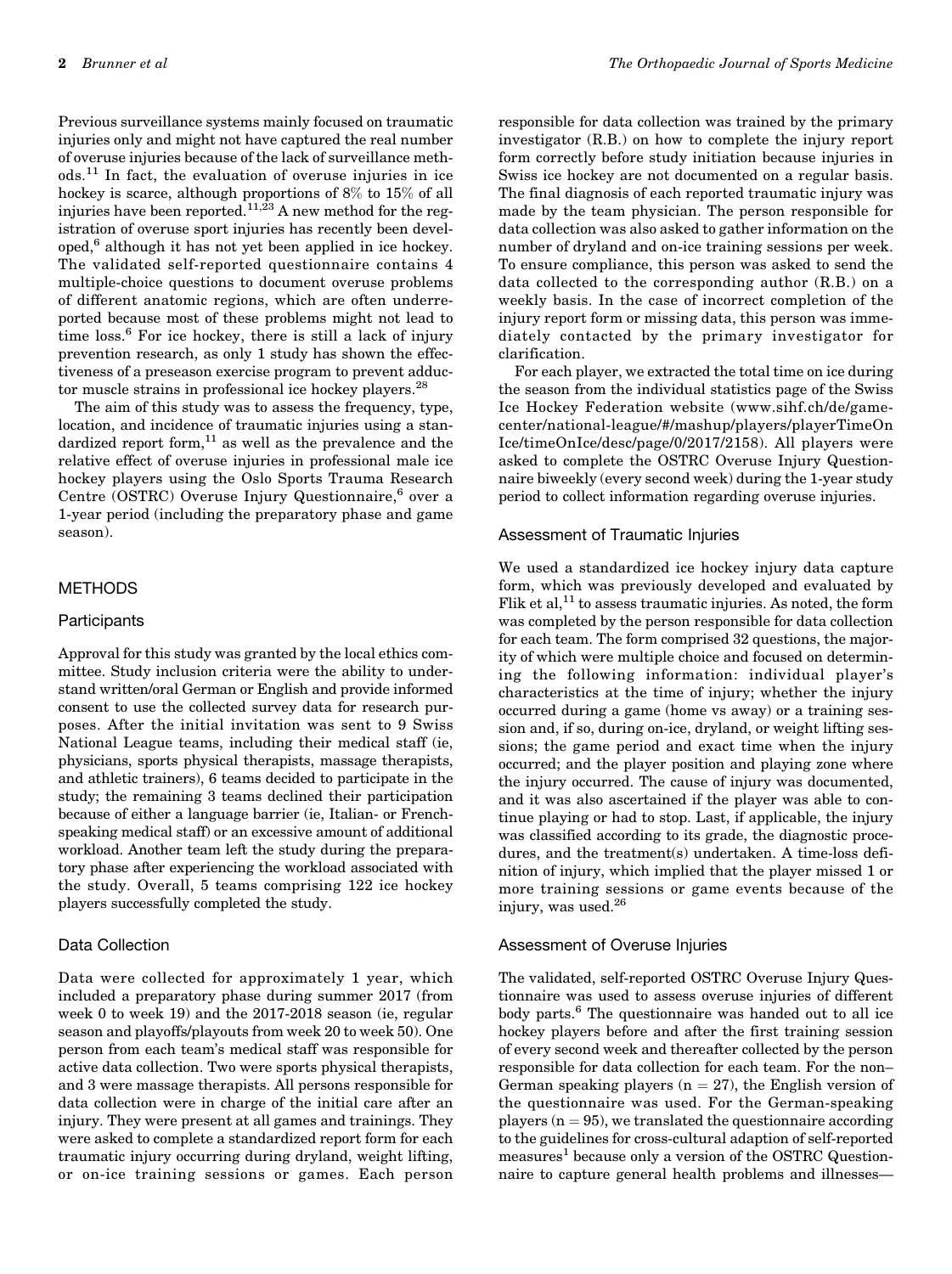

Figure 1. Overview of the number of traumatic ice hockey injuries.

not targeting specific body parts—has been validated in German.13 The OSTRC Overuse Injury Questionnaire used in the present study contains 4 multiple-choice questions targeting shoulder, low back, hip/groin, and knee injuries, with questions about (1) the difficulties participating in normal training and competition during the past 2 weeks, (2) the amount of training volume reduction, (3) the extent of performance impairment, and (4) the degree of pain related to ice hockey. The responses to each of the 4 questions were allocated a numerical value between 0 (no problems/limitations) and 25 (maximum problems/limitations) and were subsequently summed to calculate a severity score between 0 and 100 for each body part.<sup>6,18</sup>

# Data Analysis

Descriptive statistics are presented as frequencies and proportions of any recorded traumatic injury. The overall incidence of traumatic injuries was calculated as the number of injuries per 1000 game or training hours during the season.

The prevalence of overuse injuries was calculated as the number of players who reported any overuse problem, identified by a score  $>0$  on any of the 4 questions or substantial overuse problems, divided by the total number of respondents.6 Substantial overuse problems included only those leading to moderate or severe reductions in training volume or performance or an inability to participate in normal training/competition.<sup>18</sup> The prevalence of overuse injuries was calculated biweekly and for each body part; that is, shoulder, low back, hip/groin, and knee. The cumulative severity score was then calculated for each body part as the sum of the severity scores of the respective body part for all

players over the study period divided by the number of respondents on that 2-week interval. $6$  The cumulative severity score was the basis for comparison of the relative effect of overuse problems in each body part.<sup>5,18</sup> For 6 of the 26 biweekly periods (ie, weeks 0, 2, 4, 12, 48, and 50), we received questionnaire data from  ${\leq}3$  teams because of holidays or different start periods of the preparatory phase, and therefore the data sets for these time points were not included in the analyses.

# RESULTS

## **Participants**

The 122 players who participated in this study were from 10 different nations and had a mean age of 26 years. Seventy-seven players had >3 years of experience in the National League.

## Traumatic Time-Loss Injuries

The incidence of time-loss injuries per 1000 player-game hours during the season was 88.6, and it was 0.4 per 1000 player-training hours (Figure 1). Team injury incidence ranged between 80 and 96 per 1000 player-game hours and between 0.2 and 0.5 per 1000 player-training hours.

Overall, 23% of injuries were localized to the hip/groin/ thigh region; 17%, to the head; and 15%, to the lower leg/ foot (Figure 2). Twenty-four percent of injuries were diagnosed as muscle strains; 18%, as concussions; and 17%, as contusions (Figure 3).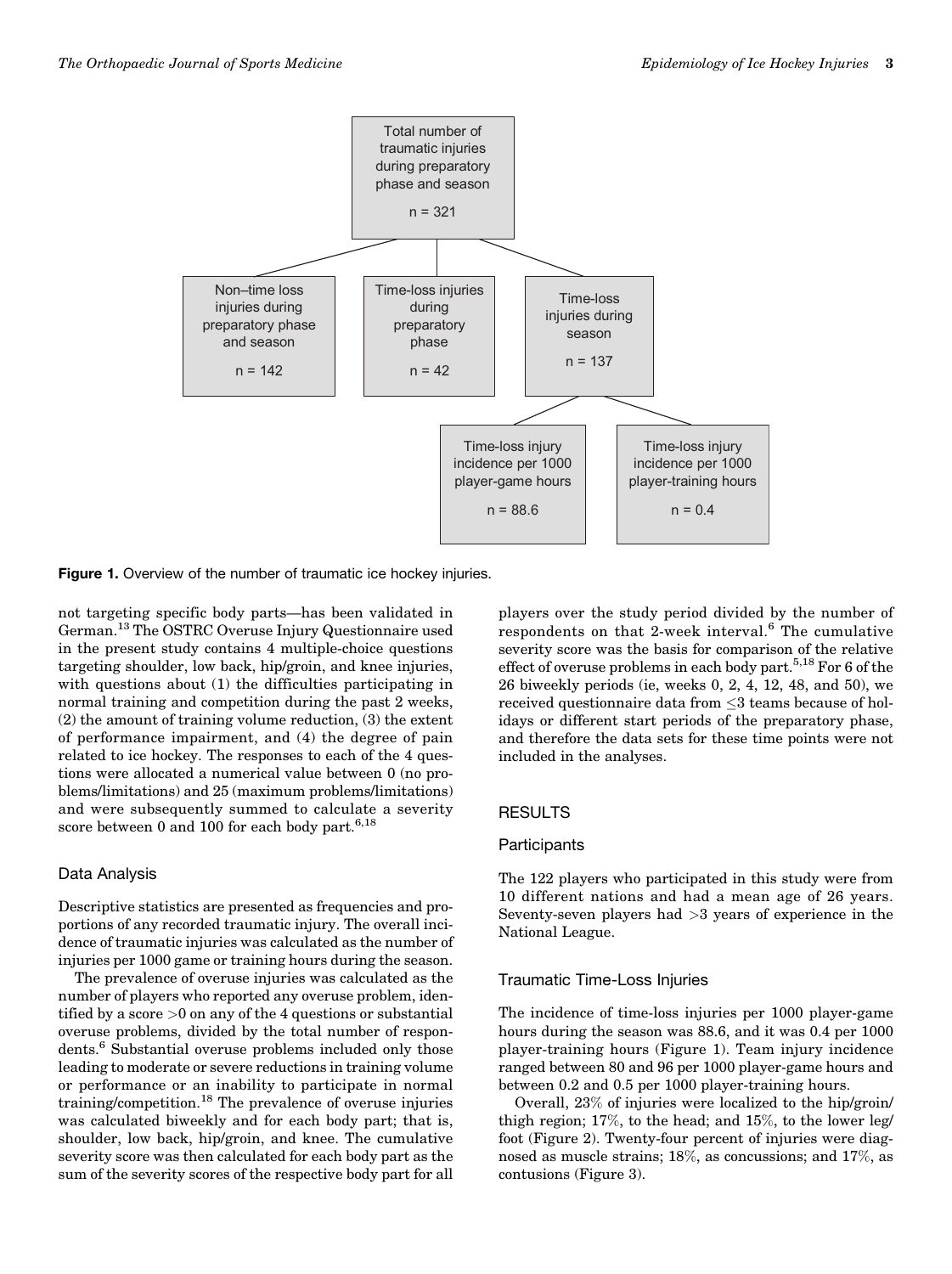

**Figure 2.** Time-loss injuries per body region ( $n = 179$ ).



**Figure 3.** Time-loss injury classifications ( $n = 179$ ).

# Frequency, Type, and Location of Traumatic Time-Loss and Non–Time-Loss Injuries

Seventy-five percent of all injuries occurred during games. Of the remaining 25% of training-related injuries, 63% occurred on-ice, 30% occurred during dryland, and 7% occurred during weight lifting sessions. On average, a player missed 32 training sessions and 7 games after an injury. Eighteen percent of all injuries were localized to the hip/groin/thigh region; 13%, to the face; and 11%, to the head. Twenty-eight percent of all injuries (ie, time-loss and non–time loss) were diagnosed as contusions, and 21% were diagnosed as muscle strains. The 3 main causes of all traumatic injuries were collisions with the opponent's body  $(31\%)$ , hits by a puck  $(16\%)$ , and collisions with the board (13%). A game-related injury was reported in 23% of the right forwards, 21% of the right defenders, and 20% of the left forwards, followed by 17% of the center players, 15% of the left defenders, and 4% of the goalkeepers. Twenty-seven percent of injuries occurred in the defending zone along the boards, followed by the attacking zone along the boards (20%) and the neutral zone (16%) (Figure 4). Forty-four percent of all injuries were reported during the central part

(minutes 7-13) of the second game period compared with 26% in the first period and 30% in the third period.

# Prevalence of Overuse Injuries

The average response rate of the OSTRC Questionnaire was 83%. The average number of players per team who completed the questionnaire was 21. The yearly prevalence rates of all overuse and substantial overuse injuries were 49% and 13%, respectively. The average prevalence rate for all overuse hip/groin injuries was 16% (Figure 5D). The shoulder, hip/groin, and knee regions alike accounted, on average, for 4% of substantial overuse injuries (Figure 5, B, D, and E). The average prevalence rates of all overuse and substantial overuse injuries during the preparatory phase were 58% and 15% and during the season were 43% and 14%, respectively (Figure 5A).

Hip/groin injuries and shoulder injuries showed the highest and lowest cumulative severity scores, respectively (Figure 6).

# **DISCUSSION**

We investigated the frequency, type, location, and incidence of traumatic injuries as well as the prevalence and relative effect of overuse injuries affecting different body regions in professional male ice hockey players from Switzerland over a competitive season.

## Traumatic Time-Loss Ice Hockey Injury Incidence

The incidence of traumatic time-loss injuries per 1000 player hours during the season was >1.5 times higher in our study compared with National Hockey League (NHL) statistics,<sup>20</sup> even though the European style of play was considered to be less aggressive and physical compared with the American style.<sup>11</sup> Because we collected data over only 1 season, our results cannot be easily compared with those of the prospective study of McKay et  $al$ ,<sup>20</sup> which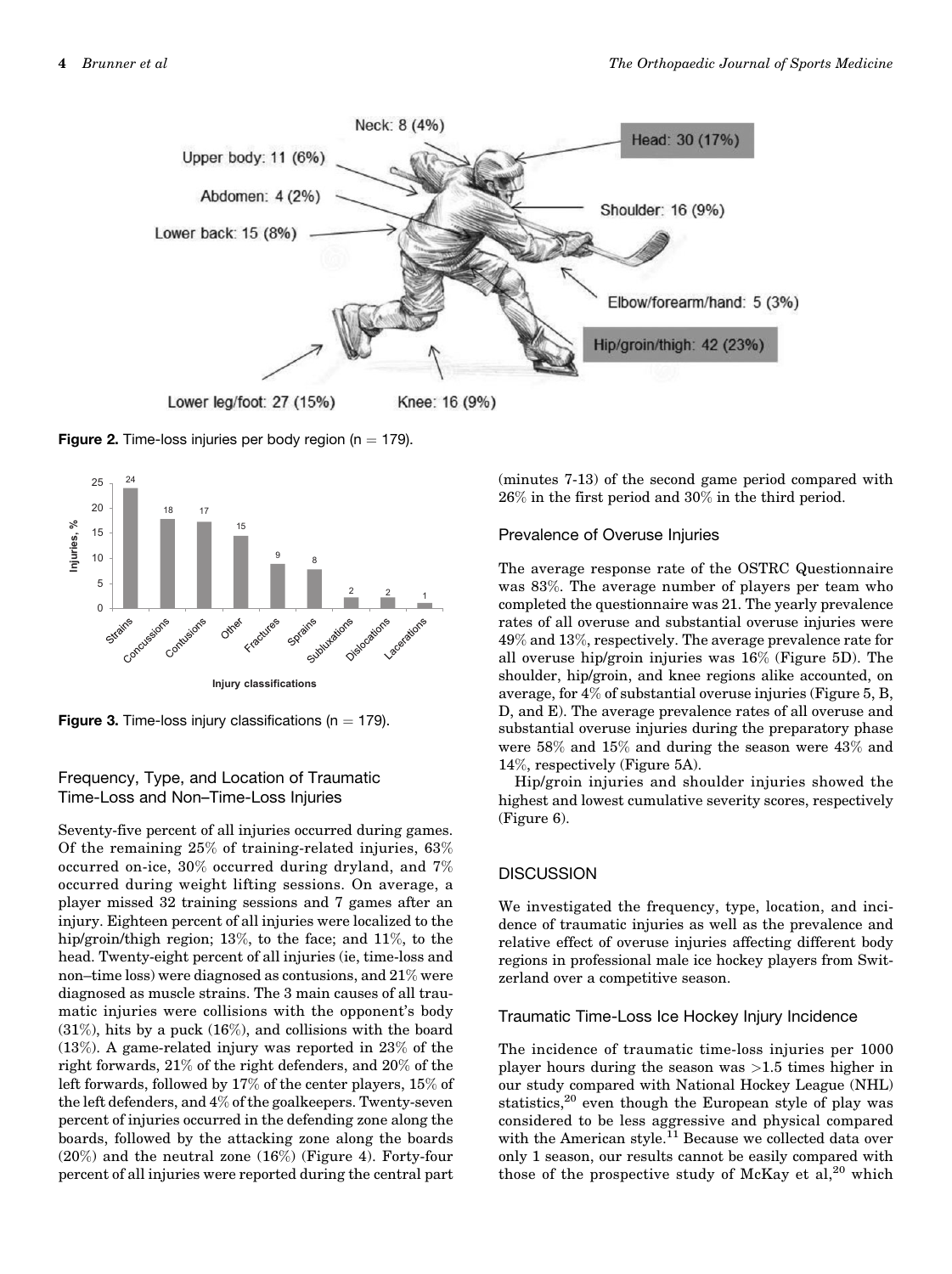

Figure 4. Number of time-loss and non–time loss injuries per playing zone ( $n = 256$ ). \*Twenty-seven percent of injuries occurred in the defending zone along the boards on the right or left side. \*\*Twenty percent of injuries occurred in the attacking zone along the boards on the right or left side.

spanned over 6 NHL seasons; they reported a range of traumatic injuries per 1000 player-games of 39 to 67 versus the 80 to 96 in our current study. On the other hand, the incidence of 66 to 83 injuries per 1000 player-game hours reported by a number of earlier studies focused on European ice hockey leagues<sup>19,21-23</sup> was more in line with our range. However, injury definitions vary across the studies, which makes a comparison difficult.

# Frequency, Type, and Location of Traumatic Time-Loss and Non–Time Loss Injuries

In agreement with other studies, $11,20,27$  the incidence of all traumatic injuries of our cohort was higher during games than during training sessions, and the most common injury mechanism was body checking. Most injuries occurred along the boards even though body checking was the more common injury mechanism compared with collision with the boards. This may be explained by the fact that the "event" of players getting checked by an opponent, followed by collision with the board, was not specifically captured by the injury report form. Thus, it was considered as a limitation of the injury report form. We found that injuries were more frequent in the second period, which corresponds to previous observations from 7 World Championship tournaments, $^{27}$  followed by the third period. This might be attributed to the fact that the level of fatigue may progressively increase during a game, thus leading to more injuries. Interestingly, a greater number of injuries occurred in the first period of NHL games<sup>20</sup>; McKay and collaborators<sup>20</sup> speculated that, because players were not fatigued, they

had the capacity for greater physical play, which could lead to a higher risk of injuries. Our results also showed that the goalkeepers were at a lower risk of sustaining injuries than were the field players, whereas the risk was highest for the forwards, closely followed by defenders.<sup>19,21,27</sup> There is a notable difference in the physical style of play associated with each of these positions, which can explain the different risk of injuries among goalkeepers, defenders, and forwards.<sup>20</sup>

# Hip/Groin and Head Injuries as Major Problems in Ice Hockey

Similarly to the NHL study of McKay et al, $^{20}$  we found that the most commonly injured lower and upper body regions were the hip/groin/thigh and the head, respectively. Ice hockey players are particularly susceptible to adductor muscle strains,<sup>29</sup> and this was confirmed by our data, as muscle strains in the hip/groin/thigh region were the most common traumatic time-loss injuries. Besides muscle strains, the most common injuries leading to time loss were concussions. $9,17$  Ice hockey is a high-impact stop-and-go sport, where body checking is permitted and players are exposed to environmental risk factors such as, ice, boards, sticks, and pucks, thus leading to a high risk of injuries, especially to the head.<sup>17</sup> In 1997, the NHL and NHL Players Association (NHLPA) launched the NHL-NHLPA Concussion Program in order to improve the scientific knowledge about concussion in professional ice hockey players.<sup>2</sup> Hutchison et al<sup>15,16</sup> reported how a systematic video analysis of NHL concussions contributed to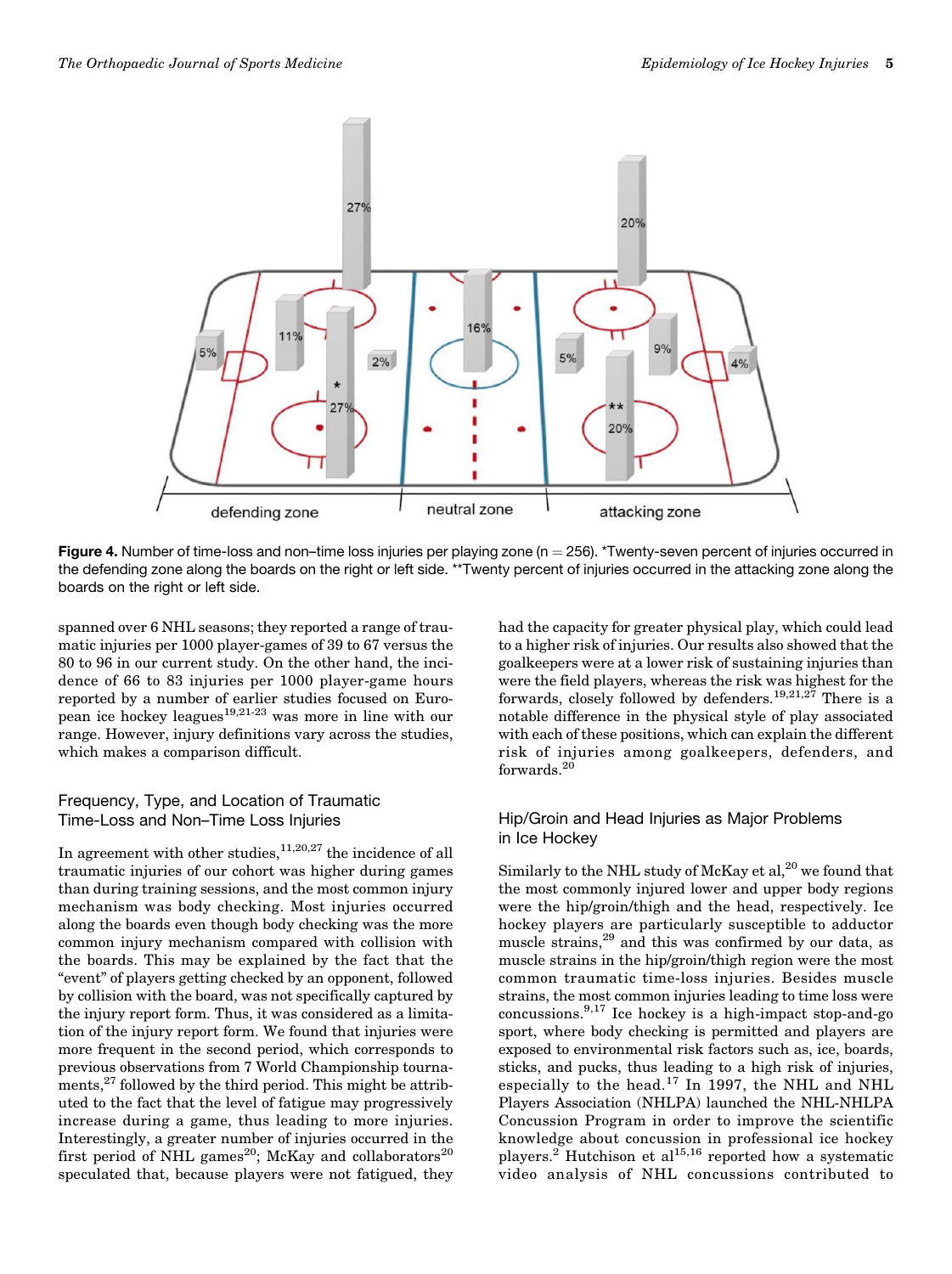![](_page_5_Figure_2.jpeg)

Figure 5. Prevalence of all overuse problems (light gray area) and substantial overuse problems (dark gray area) (A) overall and located at the (B) shoulder, (C) low back, (D) hip/groin, and (E) knee.

identifying the injury mechanisms and various factors associated with concussions, therefore helping the development of education, evaluation, management, and prevention strategies. Muscle strains and concussions might be reduced via specific preventive strategies such as, injury prevention training programs, modifications of game rules, and/or implementation of arenas with flexible boards and glass,27,29 which should definitely require more attention in ice hockey.

#### Overuse Injuries in Ice Hockey

Ice hockey seems to be associated with a high risk of overuse injuries (49%) compared with those in other sports, such as football (13%) and cross-country skiing, floorball, handball, road cycling, and volleyball  $(39\%).^{5,18}$  To our knowledge, this is the first epidemiological study investigating overuse injuries in professional ice hockey players. Based on our results, the hip/groin region, which was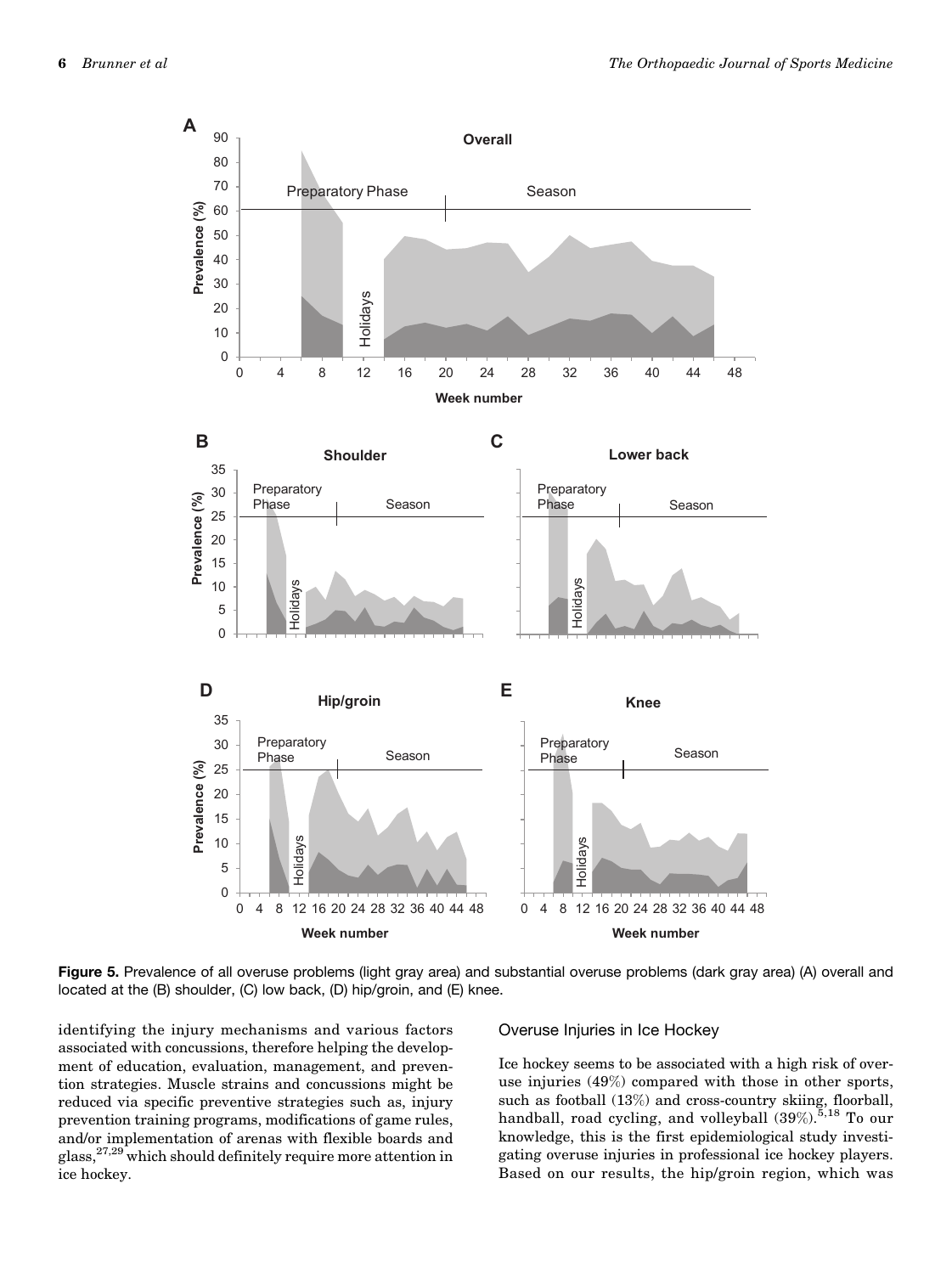![](_page_6_Figure_2.jpeg)

Figure 6. Relative effect of overuse injuries affecting the shoulder, low back, hip/groin, and knee, indicated as the cumulative severity score.

previously reported as the most problematic region for ice hockey players,  $4,10,25,29,31$  showed the highest relative effect of overuse injuries. Clinical entities, such as adductorrelated pain,<sup>14</sup> hip-related groin pain,<sup>30</sup> and femoroacetabular impingement syndrome  $(FAIS)$ ,<sup>12</sup> are often used to classify hip/groin pain in ice hockey players. Ice hockey skating patterns (ie, external rotation in hip abduction during the push-off phase and internal rotation in hip flexion during the recovery phase) were previously described to be at-risk positions for FAIS in Peewee ice hockey players and should be taken into consideration in the prevention of overuse injuries of the hip.25 Furthermore, the imbalance between hip and abdominal muscle strength (ie, strong adductor muscles versus weak lower abdominal muscles) might be an underlying cause of athletic pubalgia. $8$  However, a classification, such as a specific diagnosis of hip/ groin overuse injuries, using the OSTRC Overuse Injury Questionnaire is not possible because it only captures self-reported overuse problems of different anatomical regions. A recent investigation<sup>31</sup> showed a high prevalence of hip/groin problems in ice hockey players regardless of the playing position, thus indicating that all players might potentially benefit from prevention strategies for overuse injuries.

The highest prevalence of all overuse (85%) and substantial overuse (25%) injuries during the preparatory phase at the beginning of this study—might be attributed to the fact that players were just starting out the summer training and were not in as good condition as they were later in the season and thus were more prone to injuries. Another reason might be the high training load during the summer months (on average, there were 14 h/wk of dryland training during the preparatory phase vs 3 h/wk during the season) leading to overuse injuries. After the preparatory phase load, there is also the season match load, with often a congested calendar (2-3 games per week), including short recovery times; this, in turn, can lead to a generally high injury rate, as previously seen in professional soccer players.<sup>7</sup>

#### Limitations

One of the limitations of this study is the sampling of approximately 50% of invited teams, which might have led

to a potential detection and sampling bias. This limitation can only be addressed by increasing the total number of teams; however, this was not possible because our current study was restricted to ice hockey teams with the ability to understand German or English. One of the major limitations involves the reporting bias of traumatic injuries by the person who was responsible for data collection for each team. However, this was anticipated by the primary investigator training each person using the injury report form before data collection. A comparison among the teams highlighted that some medical staff members were more likely to report minor non–time loss injuries, such as contusions by pucks. For example, in some teams, contusions were consistently treated using an ice pack by the person responsible for data collection, whereas other teams did not treat them and therefore did not report them. The number and type of time-loss injuries among teams were, however, comparable. Another limitation is associated with the OSTRC Overuse Injury Questionnaire, which only focuses on predefined injury regions and does not allow other overuse injuries (eg, FAIS) to be classified. Ideally, each problem reported by an athlete is quickly followed up with a confirmatory medical examination; however, this obviously may increase the logistical difficulty and cost of conducting a study.<sup>6</sup>

## **Perspectives**

The high prevalence and relative effect of overuse injuries, with hip/groin problems at the top, highlight a significant medical concern in ice hockey athletes that should be addressed in the future. Future research should focus on the development of injury prevention programs, especially for the hip/groin area and head, to decrease the prevalence of injuries. It is of high importance to further develop implementation strategies in order to address injury prevention program adherence in different ice hockey teams.

## **CONCLUSION**

Muscle strains and concussions were the most frequent time-loss injuries in Swiss professional ice hockey players. The high prevalence and relative effect of overuse injuries, particularly affecting the hip/groin, highlight a significant medical concern in ice hockey athletes that should be carefully addressed in the future.

## ACKNOWLEDGMENT

The authors thank all the teams and team physicians who participated in the study. Special thanks go to Tommaso Franceschini, Thomas Ritter, Luca Grotto, Andreas Badertscher, Mattia Stendahl, Gerrit Beekmann, Mathias Wanner, Niklaus Hess, and Roger Geering for their great efforts in data collection. The authors also thank Jean-Claude Küttel, who initiated the connection with the teams.